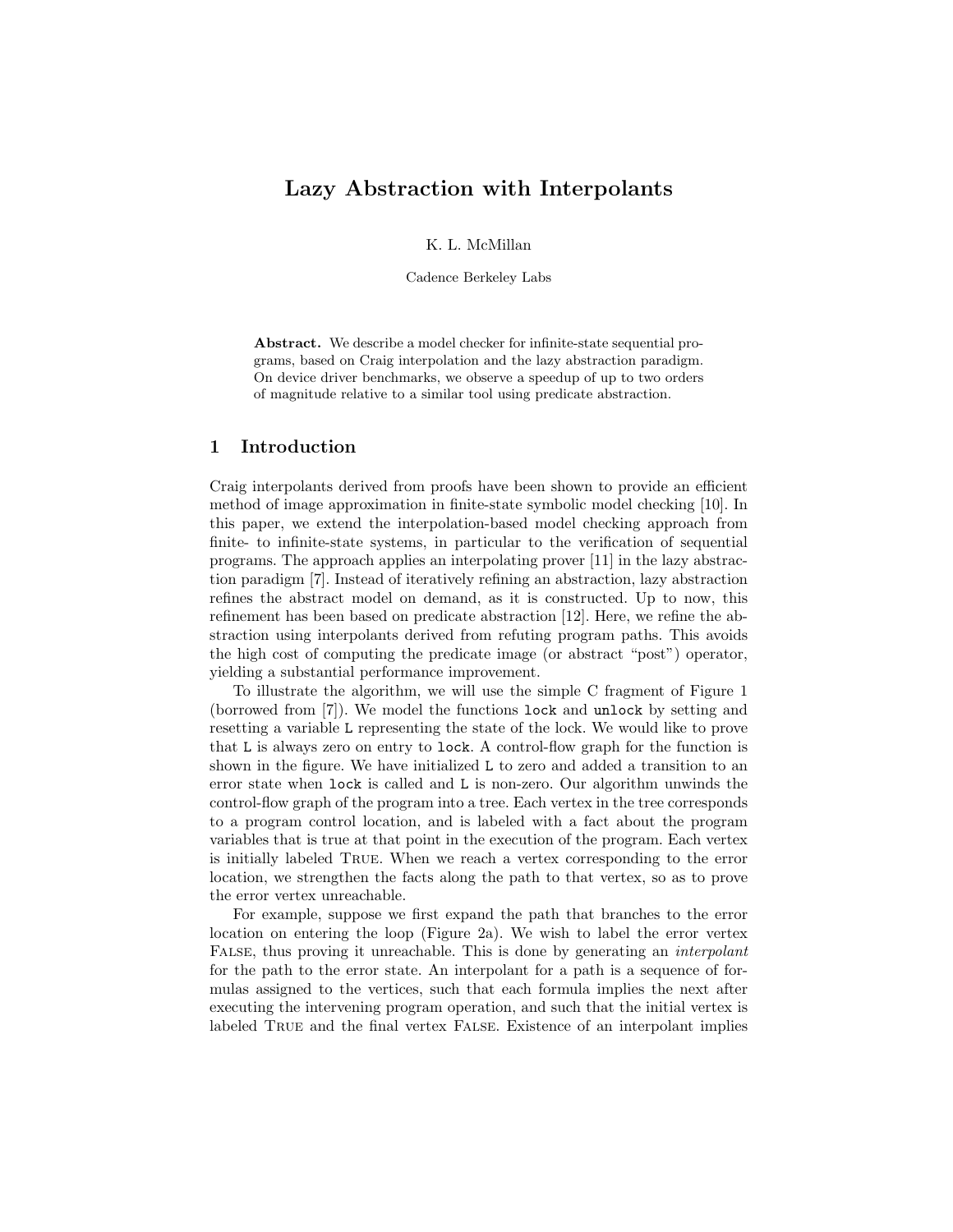

Fig. 1. A simple example program



Fig. 2. Stages of the unwinding (vertex labels in italics)

that the final (error) vertex is unreachable. An interpolant can be derived from a refutation of the path generated by a theorem prover  $[11, 6]$ . In Figure 2a, an interpolant would be:  $TRUE, L = 0$ , FALSE. In Figure 2b, we have strengthened the labeling on the error path with this interpolant (ruling out the error) and backtracked to explore the non-error branch. We pass through the loop, calling lock and unlock, then return to the top, taking the error branch again. In this case, our interpolant labels vertices 4 and 5 with  $L = 0$  (again labeling the error vertex False). Notice that vertices 5 and 1 correspond to the same location (the top of the loop) and that the label of vertex 5 implies the label of vertex 1. We say that vertex 1 covers vertex 5, and we cease expanding descendants of the covered vertex. However, if vertex 1 were to be strengthened in the future, it might cease to cover vertex 5, and we would have to continue expanding it.

Figure 2c shows the remainder of the unwinding, indicating coverings with dotted lines. We backtrack, expanding the path that falls out of the loop, and then the path that skips the call to unlock. In the latter case, we again reach an error state, strengthening the path. This labels vertex 9 with False, thus it is also covered by vertex 1. At this point all unexpanded states are covered, so the procedure terminates. At termination, the disjunction of the labels for a given location is an invariant for that location. Notice also that the labels use the atomic predicates  $L = 0$  and  $\delta d = new$ , but are not the strongest facts expressible using those predicates (as we would obtain with predicate abstraction).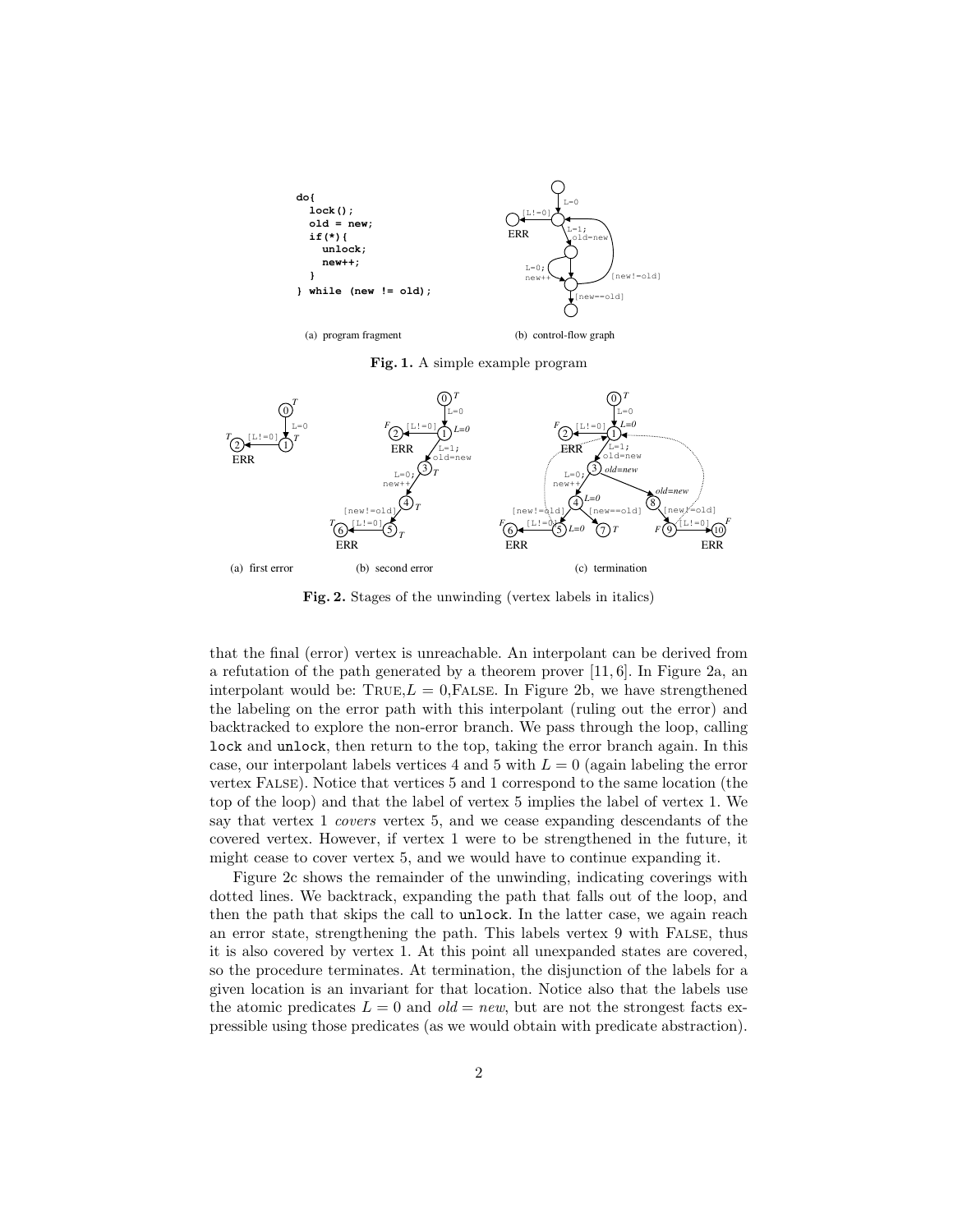Rather, they are just strong enough to allow us to label the error vertices False. Notice that we could also strengthen a path by computing strongest postconditions or weakest preconditions along the path (these are, in fact, the strongest and weakest interpolants respectively). However, by deriving interpolants from proofs, we exploit the prover's ability to focus on relevant facts, and thus avoid deducing irrelevant information that could complicate the analysis, or even lead to divergence.

Related work The most closely related technique is predicate abstraction [12]. This is implemented using the lazy paradigm in the BLAST model checker [7], and in a number of software model checkers [2, 4, 3] using a counterexamplebased refinement loop. The advantage of the present method over predicate abstraction is that it avoids computing the abstract "post" operator. That is, in predicate abstraction, computing the set of successors of a set of abstract states requires an exponential number of calls to a decision procedure in the worst case. Because of this, weak approximations are typically used, such as the Cartesian or "Boolean Programs" approximations [1], with the associated need for refinement in case of failures. Even with approximations, computing the abstract post operator (or abstract transition relation) is still the dominant cost. By contrast, the present method requires just one call to a decision procedure for each error vertex reached, and one for each covering test.

The method is also closely related to the interpolation-based model checking method of [10]. That work only treated finite-state systems. In principle the method could be generalized to infinite-state programs, however it would require applying a decision procedure to an unfolding of the entire program up to some depth  $k$ . This would almost certainly be impractical. Using the lazy abstraction method, we only apply the decision procedure to individual program paths leading to error locations, greatly reducing the burden on the prover.

Outline of the paper In section 2, we will formalize the lazy interpolationbased model checking procedure, proving some results about soundness and termination. Then in section 3, we describe an implementation of the procedure in a software model checking tool called Impact, and compare the performance of this tool to the lazy predicate abstraction approach implemented in Blast. Experiments using a small set of device driver benchmarks show a performance improvement of one to two orders of magnitude using the new method. Finally in section 4, we conclude and consider some future directions for research.

## 2 Lazy interpolant-based model checking

Throughout this paper, we will use standard first-order logic (FOL) and the notation  $\mathcal{L}(\Sigma)$  to denote the set of well-formed formulas (wff's) of FOL over a vocabulary  $\Sigma$  of non-logical symbols. For a given formula or set of formulas  $\phi$ , we will use  $\mathcal{L}(\phi)$  to denote the wff's over the vocabulary of  $\phi$ .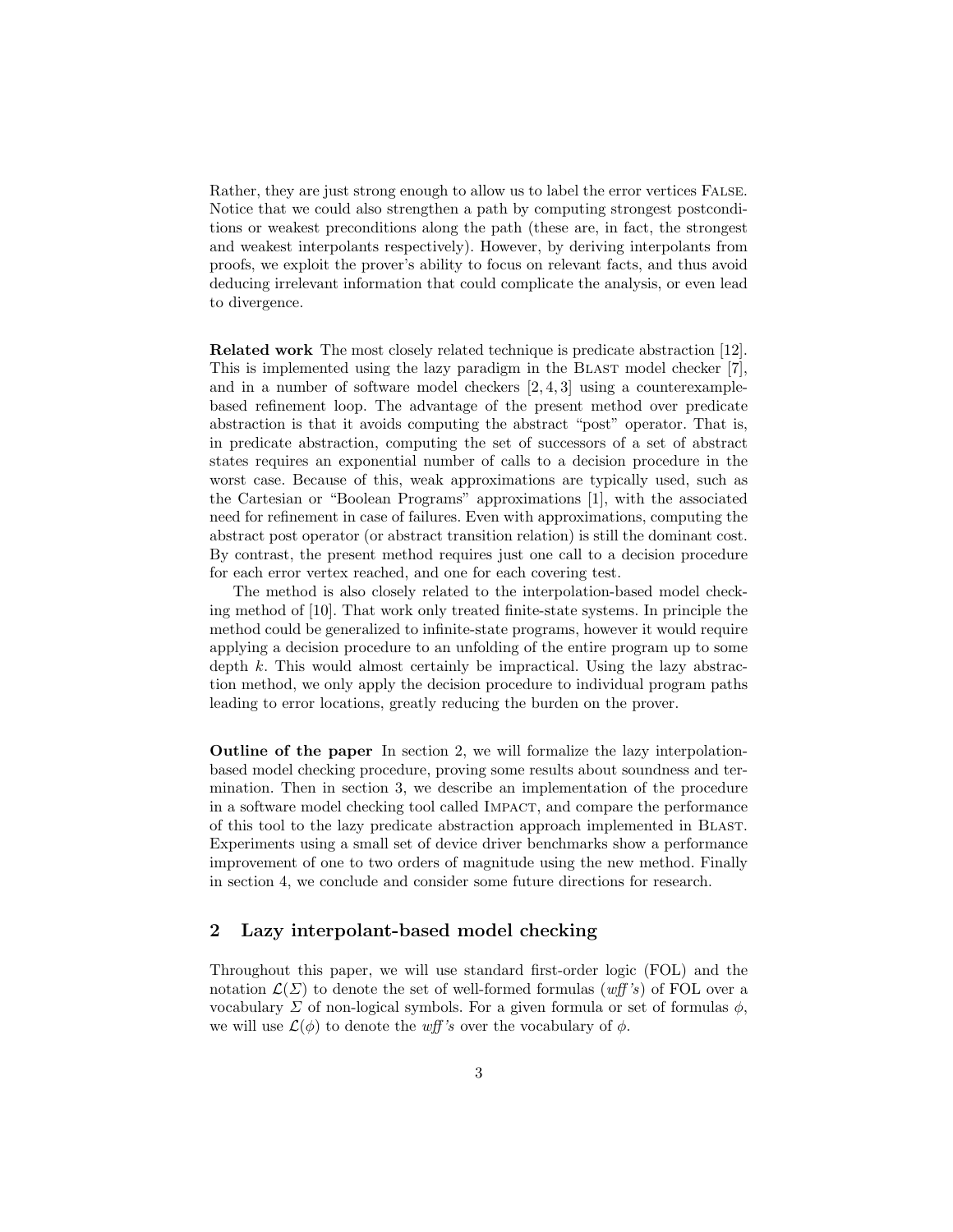For every non-logical symbol s, we presume the existence of a unique symbol  $s'$  (that is, s with one prime added). We think of s with n primes added as representing the value of  $s$  at  $n$  time units in the future. For any formula or term  $\phi$ , we will use the notation  $\phi^{(n)}$  to denote the addition of n primes to every symbol in  $\phi$  (meaning  $\phi$  at *n* time units in the future). For any set  $\Sigma$  of symbols, let  $\Sigma'$  denote  $\{s' \mid s \in \Sigma\}$  and  $\Sigma^{\langle n \rangle}$  denote  $\{s^{\langle n \rangle} \mid s \in \Sigma\}$ .

Modeling programs We use FOL formulas to characterize programs. To this end, let S, the state vocabulary, be a set of individual variables and uninterpreted  $n$ -ary functional and propositional constants. A *state formula* is a formula in  $\mathcal{L}(S)$  (which may also include various interpreted symbols, such as  $=$  and  $+$ ). A transition formula is a formula in  $\mathcal{L}(S \cup S')$ .

For our purposes, a *program* is a tuple  $(A, \Delta, l_i, l_f)$ , where  $\Lambda$  is a finite set of program locations,  $\Delta$  is a set of *actions*,  $l_i \in \Lambda$  is the initial location and  $l_f \in \Lambda$  is the error location. An *action* is a triple  $(l, T, m)$ , where  $l, m \in \Lambda$ are respectively the entry and exit locations of the action, and  $T$  is a transition formula. A path  $\pi$  of a program is a sequence of transitions of the form  $(l_0, T_0, l_1)$  $(l_1, T_1, l_2) \cdots (l_{n-1}, T_{n-1}, l_n)$ . The path is an *error path* when  $l_0 = l_i$  and  $l_n = l_f$ . The *unfolding*  $\mathcal{U}(\pi)$  of path  $\pi$  is the sequence of formulas  $T_0^{(0)}, \ldots, T_n^{(n-1)}$ , that is, the sequence of transition formulas  $T_0 \ldots T_{n-1}$ , with each  $T_i$  shifted i time units into the future.

We will say that path  $\pi$  is *feasible* when  $\Lambda \mathcal{U}(\pi)$  is consistent. We can think of a model of  $\Lambda \mathcal{U}(\pi)$  as a concrete program execution, assigning a value to every program variable at every time  $0 \ldots n$ . A program is said to be *safe* when every error path of the program is infeasible. An inductive invariant of a program is a map  $I: \Lambda \to \mathcal{L}(S)$ , such that  $I(l_i) \equiv \text{TRUE}$  and for every action  $(l, T, m) \in \Delta$ ,  $I(l) \wedge T$  implies  $I(m)'$ . A safety invariant of a program is an inductive invariant such that  $I(l_f) \equiv$  FALSE. Existence of a safety invariant of a program implies that the program is safe.

To simplify presentation of the algorithms, we will assume that every location has at least one outgoing action. This can be made true without affecting program safety by adding self-loops.

Interpolants from proofs Given a pair of formulas  $(A, B)$ , such that  $A \wedge$ B is inconsistent, an *interpolant* for  $(A, B)$  is a formula A with the following properties:

- A implies  $\hat{A}$ ,
- $\hat{A} \wedge B$  is unsatisfiable, and
- $A \in \mathcal{L}(A) \cap \mathcal{L}(B).$

The Craig interpolation lemma [5] states that an interpolant always exists for inconsistent formulas in FOL. To handle program paths, we generalize this idea to sequences of formulas. That is, given a sequence of formulas  $\Gamma = A_1, \ldots, A_n$ , we say that  $\hat{A}_0, \ldots, \hat{A}_n$  is an *interpolant* for  $\Gamma$  when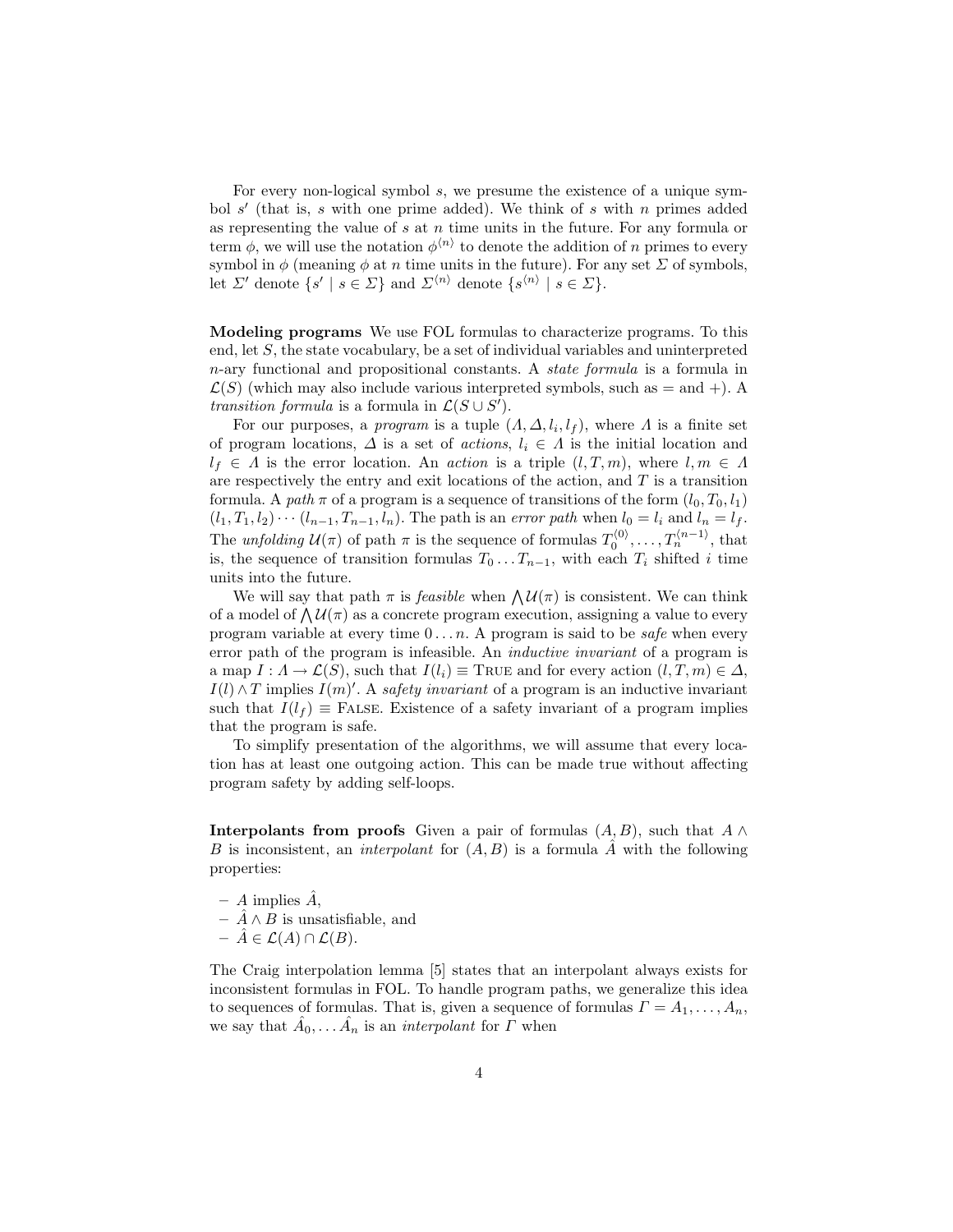- $-\hat{A}_0 = \text{TRUE}$  and  $\hat{A}_n = \text{FALSE}$  and,
- − for all  $1 \leq i \leq n$ ,  $\hat{A}_{i-1} \wedge A_i$  implies  $\hat{A}_i$  and
- $-$  for all  $1 \leq i < n$ ,  $\hat{A}_i \in (\mathcal{L}(A_1 \ldots A_i) \cap \mathcal{L}(A_{i+1} \ldots A_n)).$

That is, the  $i$ -th element of the interpolant is a formula over the common vocabulary the prefix  $A_0 \ldots A_i$  and the suffix  $A_{i+1} \ldots A_n$ , and each interpolant implies the next, with  $A_i$ . If  $\Gamma$  is quantifier-free, we can derive a quantifier-free interpolant for  $\Gamma$  from a refutation of  $\Gamma$ , in certain interpreted theories [11].

Program unwindings We now give a definition of a program unwinding, and an algorithm to construct a complete unwinding using interpolants. For two vertices v and w of a tree, we will write  $w \nightharpoonup v$  when w is a proper ancestor of v.

**Definition 1.** An unwinding of a program  $A = (A, \Delta, l_i, l_f)$  is a quadruple  $(V, E, M_v, M_e)$ , where  $(V, E)$  is a directed tree rooted at  $\epsilon, M_v : V \to A$  is the vertex map, and  $M_e : E \to \Delta$  is the edge map, such that:

- $-M_v(\epsilon) = l_i$
- for every non-leaf vertex  $v \in V$ , for every action  $(M_v(v), T, m) \in \Delta$ , there exists an edge  $(v, w) \in E$  such that  $M_v(w) = m$  and  $M_e(v, w) = T$ .

**Definition 2.** A labeled unwinding of a program  $A = (A, \Delta, l_i, l_f)$  is a triple  $(U, \psi, \triangleright),$  where

 $-U = (V, E, M_v, M_e)$  is an unwinding of A  $- \psi : V \to \mathcal{L}(S)$  is called the vertex labeling, and  $- \triangleright \subseteq V \times V$  is called the covering relation.

A vertex  $v \in V$  is said to be covered iff there exists  $(w, x) \in \triangleright$  such that  $w \sqsubseteq v$ . The unwinding is said to be safe iff, for all  $v \in V$ ,  $M_v(v) = l_f$  implies  $\psi(v) \equiv$ FALSE. It is complete iff every leaf  $v \in V$  is covered.

**Definition 3.** A labeled unwinding  $(U, \psi, \triangleright)$  of a program  $\mathcal{A} = (A, \Delta, l_i, l_f)$ , where  $U = (V, E, M_v, M_e)$ , is said to be well-labeled iff:

- $\psi(\epsilon) \equiv \text{TRUE}, \text{ and}$
- $-$  for every edge  $(v, w) \in E$ ,  $\psi(v) \wedge M_e(v, w)$  implies  $\psi(w)'$ , and
- $-$  for all  $(v, w) \in \mathcal{P}, \psi(v) \Rightarrow \psi(w)$ , and w is not covered.

Notice that, if a vertex is covered, all its descendants are also covered. Moreover, we do not allow a covered vertex to cover another vertex. To see why, consider the unwinding of Figure 3. Here, vertex  $y$  covers  $x$ , but is itself covered, since its ancestor  $v$  is covered by  $w$ . This might seem acceptable, since any states reachable from  $y$  should be reachable from  $w$  through its descendant  $z$ . However, this is not the case. Because the vertex labels are approximate, it may be that  $\psi(y) \nightharpoonup \psi(z)$ . Thus, z may not reach all states reachable from x.

Theorem 1. If there exists a safe, complete, well-labeled unwinding of program A, then A is safe.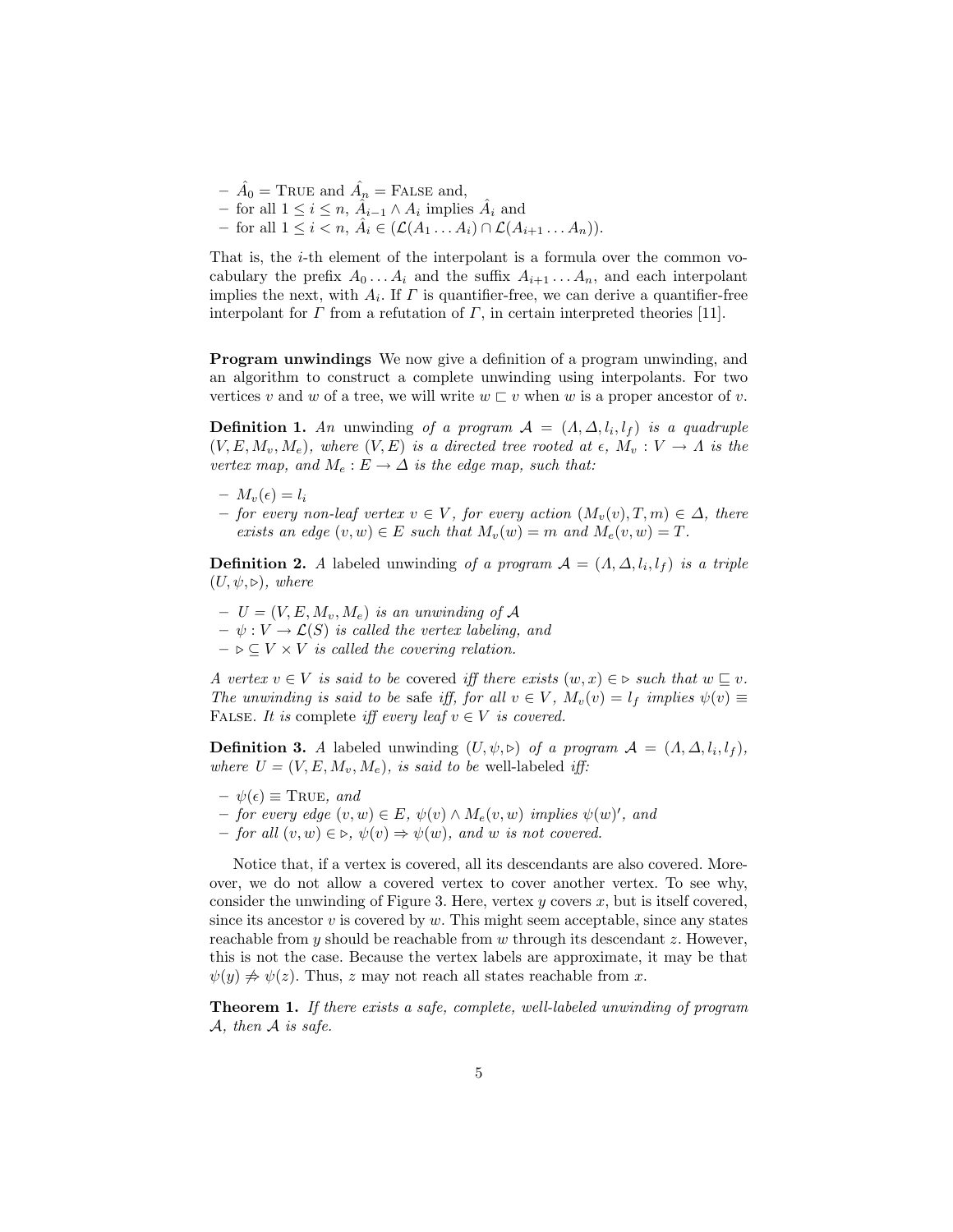

Fig. 3. Example showing why covered vertices must not cover others.

```
global variables: V a set, E \subseteq V \times V, \rhd \subseteq V \times V and \psi : V \to w\bar{f}fprocedure \text{EXPAND}(v \in V):
     if v is an uncovered leaf then
           for all actions (M_v(v), T, m) \in \Delta<br>add a new vertex w to V and a new edge (v, w) to E;
                set M_v(w) \leftarrow m and \psi(w) \leftarrow \text{TRUE};set M_e(v, w) \leftarrow Tprocedure REFINE(v \in V):
     if M_v(v) = l_f and \psi(v) \not\equiv FALSE then
          let \pi = (v_0, T_0, v_1) \cdots (v_{n-1}, T_{n-1}, v_n) be the unique path from \epsilon to v
          if \mathcal{U}(\pi) has an interpolant \hat{A}_0, \ldots, \hat{A}_n then
                for i = 0 \ldots n:
                      let \phi = \hat{A}_i^{\langle -i \rangle}if \psi(v_i) \not\models \phi then
                           remove all pairs (\cdot, v_i) from \trianglerightset \psi(v_i) \leftarrow \psi(v_i) \wedge \phielse abort (program is unsafe)
procedure \text{Cover}(v, w \in V):
     if v is uncovered and M_v(v) = M_v(w) and v \not\sqsubseteq w then
          if \psi(v) \models \psi(w) then
                add (v, w) to \triangleright;
                delete all (x, y) \in \triangleright, s.t. v \sqsubseteq y;
```
Fig. 4. Three basic unwinding steps

Proof. Let U be the set of uncovered vertices, and let function  $M$  map location l to  $\bigvee \{ \psi(v) \mid M_v(v) = l, v \in U \}.$  M is a safety invariant for A.  $\Box$ .

We now describe a semi-algorithm for building a complete, safe, well-labeled unwinding of a program. The algorithm terminates if the program is unsafe, but may not terminate if it is safe (which is expected, since program safety is undecidable). We first outline a non-deterministic procedure with three basic steps: EXPAND, which generates the successors of a leaf vertex, REFINE, which refines the labels along a path, labeling an error vertex False, and Cover, which expands the covering relation. These steps are shown in Figure 4.

The interpolant in REFINE can be generated from a refutation of  $\mathcal{U}(\pi)$ , by the method of [11]. Each of the three steps preserves well-labeledness of the unwinding. In Refine, the first two well-labeledness conditions are guaranteed by the properties of interpolants (*i.e.*,  $\hat{A}_0 = \text{TRUE}$  and each interpolant formula implies the next). When we strengthen  $\psi(v)$ , we remove all arcs  $(\cdot, v)$  in the covering relation, since a vertex covered by  $v$  may no longer be covered after strengthening  $v$ . In COVER, if a vertex  $v$  becomes covered, then all descendants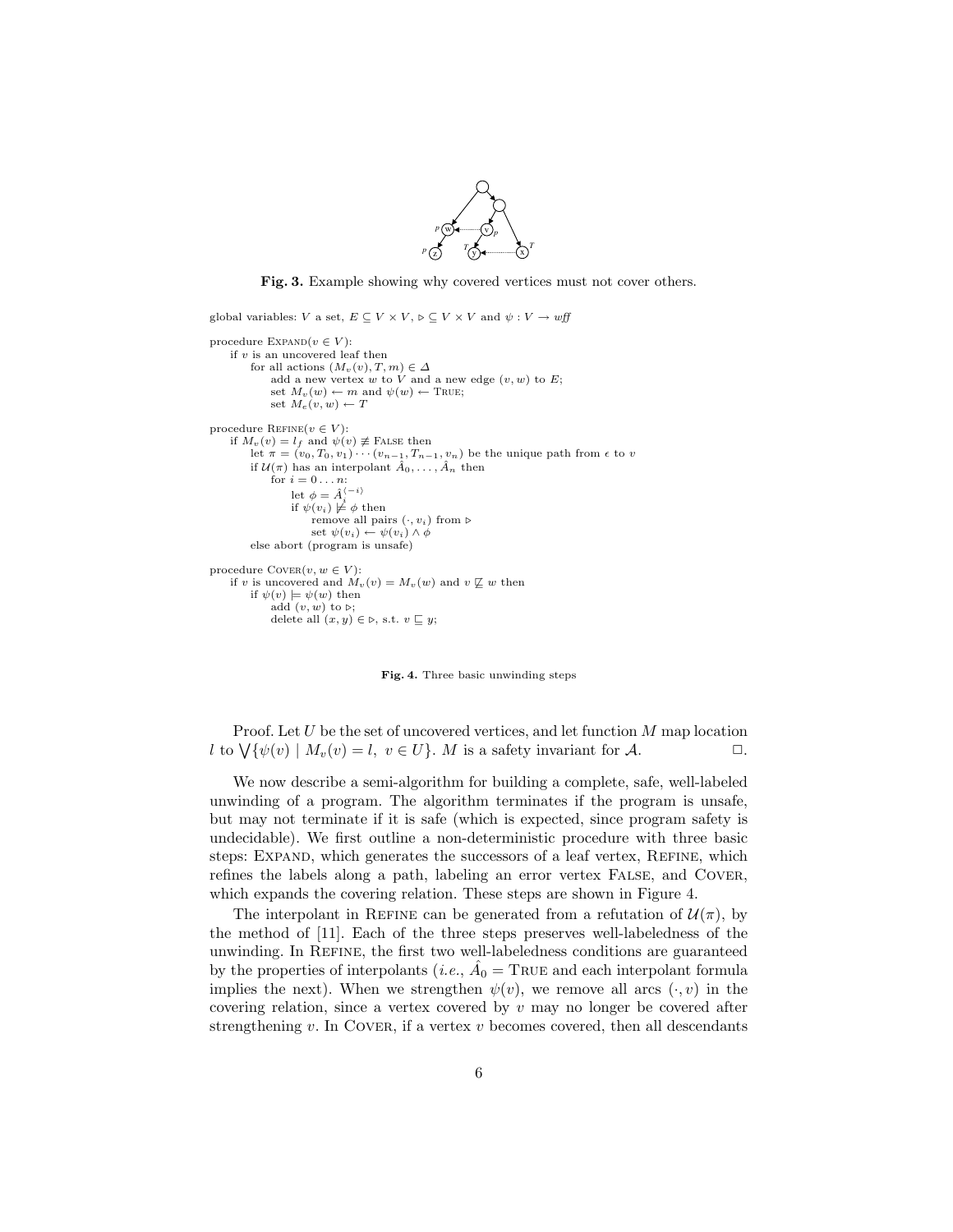of v are also covered. This means that any existing covering arcs  $(x, y)$  where  $v \sqsubseteq y$  must be removed to maintain well-labeledness. If REFINE succeeds, then  $\psi(v)$  must be FALSE (since  $\hat{A}_n$  is always FALSE). Thus, to make the unwinding safe, we have only to apply Refine to every error vertex. Finally, when none of the three steps can produce any change, the unwinding is both safe and complete, so we know the original program is safe.

To build a well-labeled unwinding, we now have only to choose a strategy for applying the three unwinding rules. The most difficult question is when to apply Cover. Covering one vertex can result in uncovering others. Thus, applying Cover non-deterministically may not terminate. To avoid this possibility, we define a total order  $\prec$  on the vertices. This order must respect the ancestor relation. That is, if  $v \subseteq w$  then  $v \prec w$ . For example, we could define  $\prec$  by a pre-order traversal of the tree, or by numbering the vertices in order of creation. We then restrict COVER to pairs  $(v, w)$  such that  $w \prec v$ . Now suppose that in adding a covering arc  $(v, w)$ , we remove  $(x, y)$ , where  $v \subseteq y$ . Then by transitivity, we must have  $v \prec x$ . Thus, covering a vertex v can only result in uncovering vertices greater than  $v$ . This implies that we cannot apply COVER infinitely.

We will say that a vertex v is *closed* if either it is covered, or no arc  $(v, w)$ can be added to  $\triangleright$  (while maintaining well-labeledness). The procedure CLOSE of Figure 5 closes a vertex. We would like to guarantee that when a vertex is expanded, all of its ancestors are closed, thus we do not expand a vertex that could be covered instead. We could, of course, call Close on all the ancestors of a vertex  $v$  before expanding it. This would be costly, however. A more efficient strategy is shown in Figure 5. The procedure UNWIND locates an uncovered leaf, then performs a local depth-first search around that leaf. During the search, it maintains the invariant that all ancestors of the currently visited leaf vertex  $v$ are closed. Moreover, all the vertices on the DFS stack are children of ancestors of v. Thus, when we pop a vertex off of the stack, we have only to call  $\text{CLOSE}$ on the new vertex to re-establish the invariant. After calling Refine on an error vertex, the procedure calls CLOSE on all of the ancestors  $v$ . This can be improved somewhat by only re-closing those vertices that were actually strengthened by Refine.

#### **Theorem 2.** If procedure UNWIND terminates without aborting on program  $A$ . then  $A$  is safe.

Proof. Since only the operations EXPAND, REFINE and COVER alter the unwinding, and these preserve well-labeledness, the resulting unwinding is welllabeled. Further, since all error vertices are refined, the unwinding is safe. Since the procedure terminates only when there are no uncovered leaves, the final unwinding is complete. Thus, by Theorem 1, program  $\mathcal A$  is safe.  $\Box$ .

Termination Due to decidability considerations, we do not expect the unwinding to terminate in all cases. However, in the finite-state case, or in general when the language  $\mathcal{L}(S)$  has bounded ascending chains, we can show termination. A finite ascending chain is a sequence of formulas  $\phi_0, \phi_1, \ldots, \phi_n$  such that for all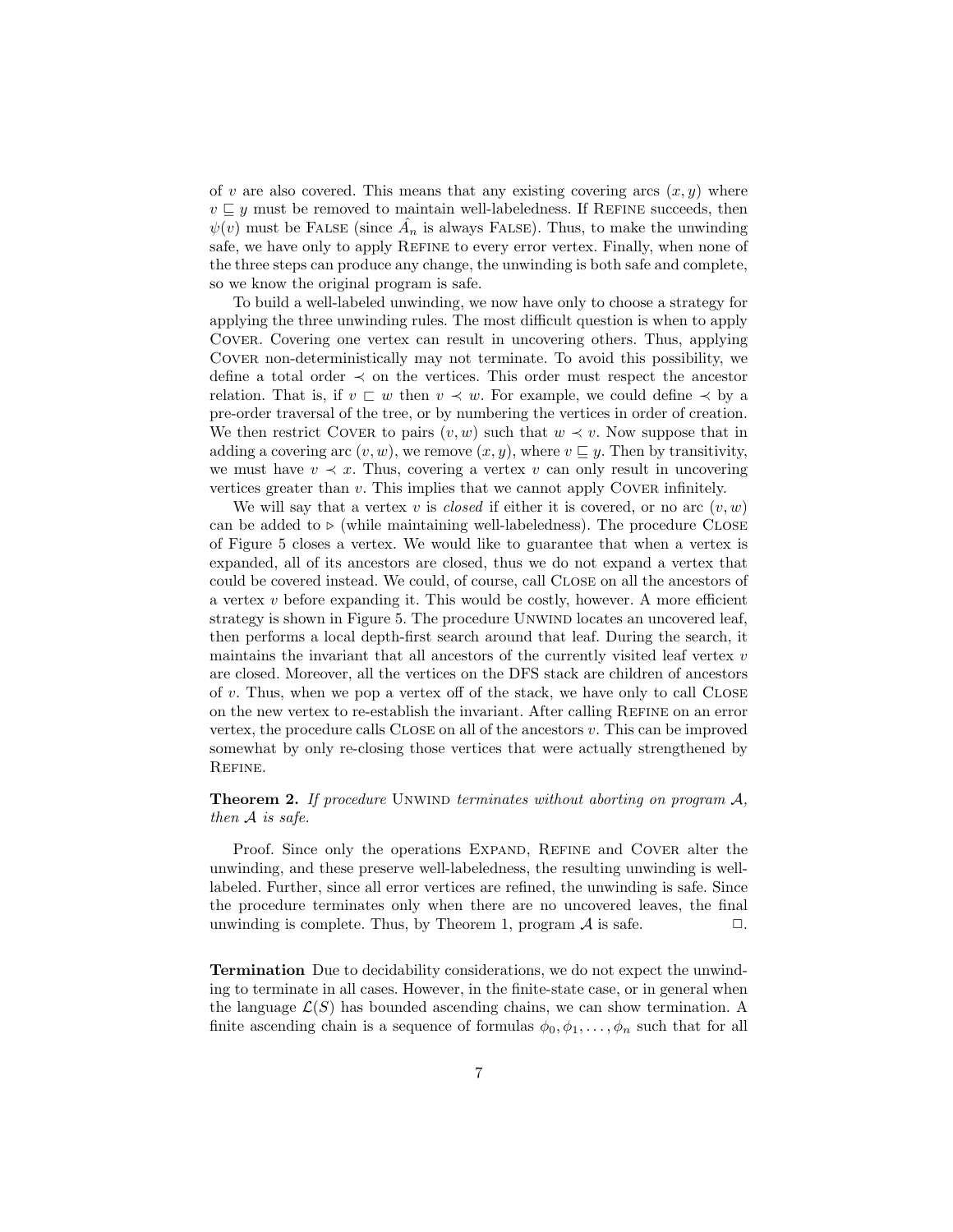```
procedure \text{Close}(v \in V):
     for all w \in V s.t. w \prec v and M_v(w) = M_v(v):
          CovER(v, w)recursive procedure DFS(v \in V):
     C_{\text{LOSE}}(v)if v is uncovered then
          if M_v(v) = l_f then
               \widetilde{\mathrm{REFINE}}(v);for all w \sqsubseteq v: CLOSE(w)\text{EXPAND}(v);for all children w of v: DFS(w)procedure Unwind:
     set V \leftarrow \{\epsilon\},\, E \leftarrow \emptyset,\, \psi(\epsilon) \leftarrow \texttt{TRUE},\, \triangleright \leftarrow \emptysetwhile there exists an uncovered leaf v \in V:
          for all w \in V s.t. w \sqsubset v: CLOSE(w);
          DFS(v)
```
Fig. 5. DFS unwinding strategy

 $0 \leq i \leq j \leq n, \phi_j \neq \phi_i$ . We will say that a language L is k-bounded, for integer  $k$ , if all ascending chains in  $L$  have length at most  $k$ . For example, the Boolean formulas over *n* variables are  $2^n + 1$ -bounded.

**Theorem 3.** If  $\mathcal{L}(S)$  is k-bounded, then procedure UNWIND terminates or aborts.

Proof. Procedure DFS maintains the invariant that all ancestors of  $v$  are closed. Thus, there are no  $x \subseteq w \subseteq v$  such that  $M_v(x) = M_v(w)$  and  $\psi(w) \Rightarrow$  $\psi(x)$  (else w would not be closed). Thus, for any location l, the formulas  $\phi(w)$ where  $M_v(w) = l$  and  $w \sqsubseteq v$  form an ascending chain. Since  $\mathcal{L}(S)$  is k-bounded, it follows that the path from  $\epsilon$  to v contains at most  $|A| \cdot k$  vertices. Thus the depth of the tree is bounded. As argued above, Cover cannot continue to cover vertices infinitely. Thus, in the main loop, always eventually Close fails to cover a new vertex, or the loop terminates. In the former case, vertex  $v$  remains uncovered, and is thus expanded in procedure DFS. However, we cannot expand vertices infinitely, since the tree depth is bounded. Thus, the loop must terminate (or abort in REFINE).  $\Box$ 

A weak notion of completeness In general, the FO formulas over a given vocabulary S have infinite ascending chains. Thus, the above termination result is not generally applicable. However, by restricting the language of the interpolants, we can force termination (perhaps without deciding safety). That is, given a language L, an L-restricted interpolant for a sequence  $\Gamma$  is an interpolant for  $\Gamma$  in which all formulas are contained in  $L$ . Techniques for computing  $L$ -restricted interpolants are described in  $[9]$ . Given a language L, let us define an unwinding procedure UNWIND $(L)$  that differs from UNWIND only in that "interpolant" in procedure REFINE is replaced by "L-restricted interpolant". If language  $L$  is  $k$ bounded, then  $\text{UNWIND}(L)$  must terminate or abort. Moreover, in [9] it is shown that if program  $A$  has an inductive invariant expressible in  $L$ , then every error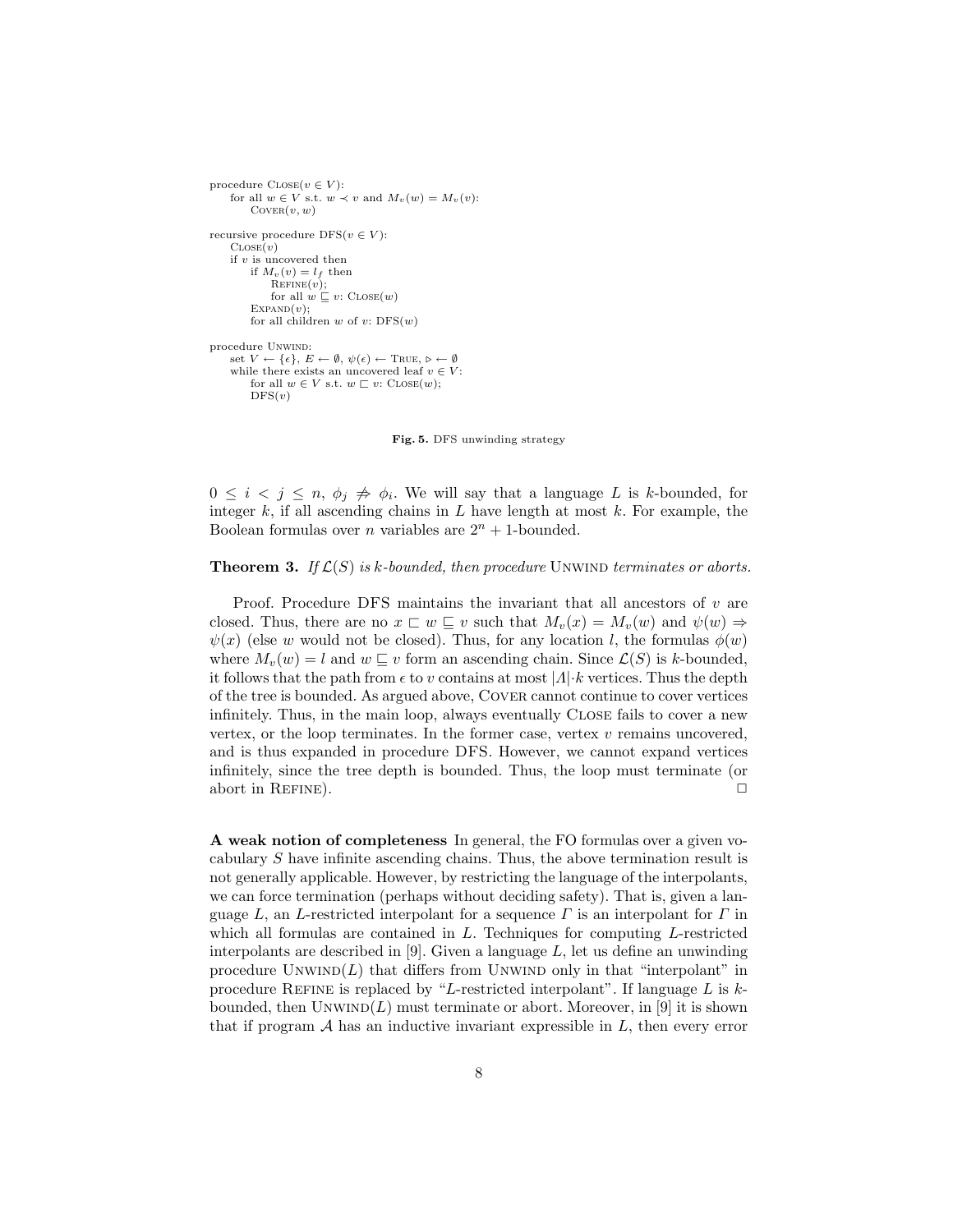```
procedure \text{ForceCover}(v, w \in V)let x be the nearest common ancestor of v and wlet \pi = (v_0, T_0, v_1) \cdots (v_{n-1}, T_{n-1}, v_n) be the unique path from x to v
            let \Gamma = \psi(x) \cdot \mathcal{U}(\pi) \cdot \neg \psi(w)^{\langle n \rangle}if \Gamma has an interpolant \hat{A}_0, \ldots, \hat{A}_{n+2} then
                 for i = 0 \ldots n:
                        let \phi = \hat{A}_{i+1}^{\langle -i \rangle}if \psi(v_i) \not\models \phi then
                             remove all pairs (\cdot, v_i) from \trianglerightset \psi(v_i) \leftarrow \psi(v_i) \wedge \phi
```
Fig. 6. Procedure to force covering of one vertex by another

path of  $A$  has an L-restricted interpolant. Thus UNWIND(L) cannot abort, and must terminate proving safety.

We can use this idea to create a procedure that is complete in the limited sense that it eventually verifies all programs that have inductive invariants expressible as quantifier-free formulas in a suitable FO theory. That is, we define an infinite chain of k-bounded, quantifier-free restriction languages  $L_0 \subseteq L_1 \cdots$ , such that every formula is contained in some  $L_k$ .<sup>1</sup> If a program has a quantifier free safety invariant in the theory, then it has an invariant in some  $L_k$ . We start with  $L_0$  and each time UNWIND( $L_i$ ) aborts, we move on to  $L_{i+1}$ . When we reach  $L_k$ , the UNWIND( $L_k$ ) must terminate. Thus, our approach is complete in the limited sense that it verifies (eventually) any program with a quantifier-free safety invariant in the theory (this is precisely the set of programs that we can verify with predicate abstraction if we can guess the right atomic predicates). Of course, in practice we must choose the restriction languages  $L_k$  carefully, so that termination occurs for a small value of k.

Forced covering To speed convergence of the unwinding procedure, we can use interpolant-based refinement to force a vertex  $v$  to be covered by some other vertex  $w$ . We will call this a *forced covering*. Suppose that  $v$  and  $w$  have nearest common ancestor x in the unwinding. We construct the characteristic formula for the path from x to v, asserting  $\psi(x)$  at the beginning, and  $\neg \psi(w)$  at the end. If this is infeasible (meaning  $\psi(w)$  must hold at v) we strengthen all the vertices on the path from  $x$  to  $v$  by the corresponding interpolant formulas. Thus, we ensure that  $w$  covers  $v$ . This procedure is depicted in Figure 6. Clearly, attempting all possible forced coverings could be costly. In practice, before expanding a vertex we attempt a forced covering by a few recently generated vertices representing the same program location. This substantially reduces the part of the unwinding that we must explore.

**Other optimizations** As in other work using interpolants  $[6, 8]$ , we generate the characteristic formula of a path in static single-assignment (SSA) form. That

 $1$  Quantifier-freeness is required so that the entailment tests in REFINE and CLOSE are decidable. Otherwise completeness is relative to an oracle for the theory.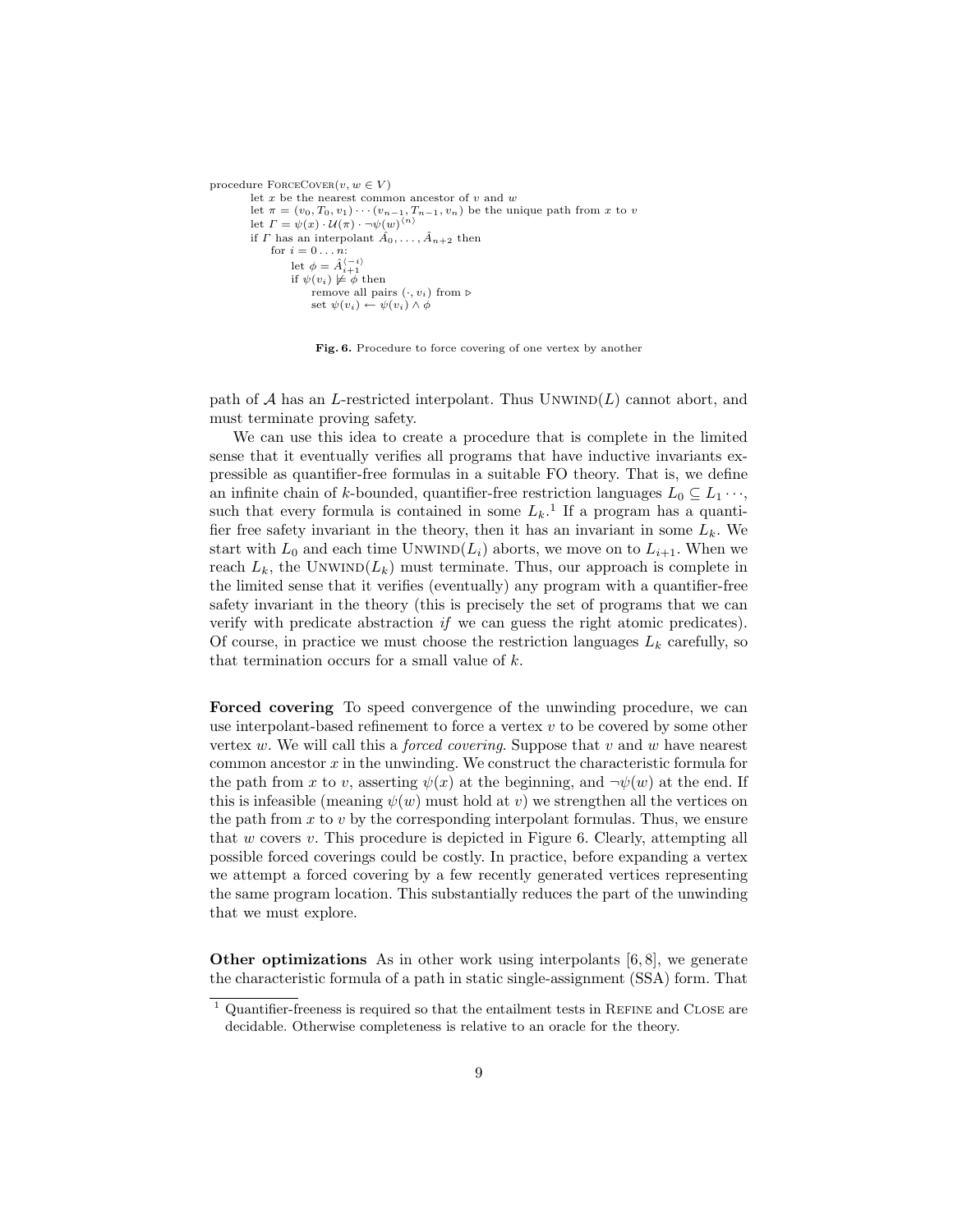is, we create a new instance of a program variable only when that variable is modified. This eliminates a large number of constraints of the form  $x^{(i+1)} = x^{(i)}$ that occur when a variable is unmodified by a program statement.When refining a program path, we also use a simple slicing (or "cone-of-influence" reduction) to remove from the program path any assignments that cannot affect the feasibility of the path. Slicing typically removes a large fraction of the assignments in the path, especially initializations of global variables that are not referenced. It should be noted, however, that slicing can affect completeness, since it is possible that a variable that is not referenced is nonetheless necessary to express an inductive invariant (it might even be an auxiliary variable added by the user for this purpose). In practice, however, this has not been observed to occur, and slicing yields a substantial performance improvement.

Finally, in the REFINE and COVER steps, we must test whether one formula entails another, using a decision procedure. Since the same test tends to occur many times, it pays to memoize the decision procedure calls.

# 3 Experiments

The lazy interpolation-based unwinding procedure is implemented in a software model checking tool called  $IMPACT<sup>2</sup>$  (carrying on the tradition of violent acronyms for software model checkers). In this section, we compare the interpolant-based method of Impact with the predicate abstraction approach of Blast. The benchmarks we use are device drivers from the Microsoft Windows DDK, written in C. They were used as test cases in [6]. Each driver is provided with a test harness  $(i.e., a main program that calls the driver functions$ appropriately in a non-deterministic manner) and is instrumented with auxiliary variables and safety assertions that test whether whether certain rules are obeyed in calling the kernel API functions.<sup>3</sup> All six of the example programs are safe. To check the implementation of Impact, however, we inserted three errors into each example program. IMPACT detected all 18 errors, each in at most a few seconds. Performance data are reported only for the safe versions.

Impact is based on the interpolating prover of [9]. This prover supports a first-order theory with equality, uninterpreted function symbols, and integer difference-bound arithmetic (*i.e.*, predicates of the form  $x - y \leq c$ ,  $x \leq c$  or  $x > c$ , where c is a constant). It also supports first-order arrays, with interpreted "select" and "store" functions. Support for full linear arithmetic is also possible, but currently not for integer models.

To handle C programs, we first reduce them to Simple Goto Programs (SGP's). These are programs containing only conditional goto statements, assignments and assertions, and whose only data types are unbounded integers and arrays of unbounded integers. Pointers and records are eliminated by this translation, and function calls are in-lined. This reduction was done using a modified ver-

<sup>&</sup>lt;sup>2</sup> Interpolating software Model checker without Predicate abstrACTion

<sup>3</sup> Benchmarks available from the author.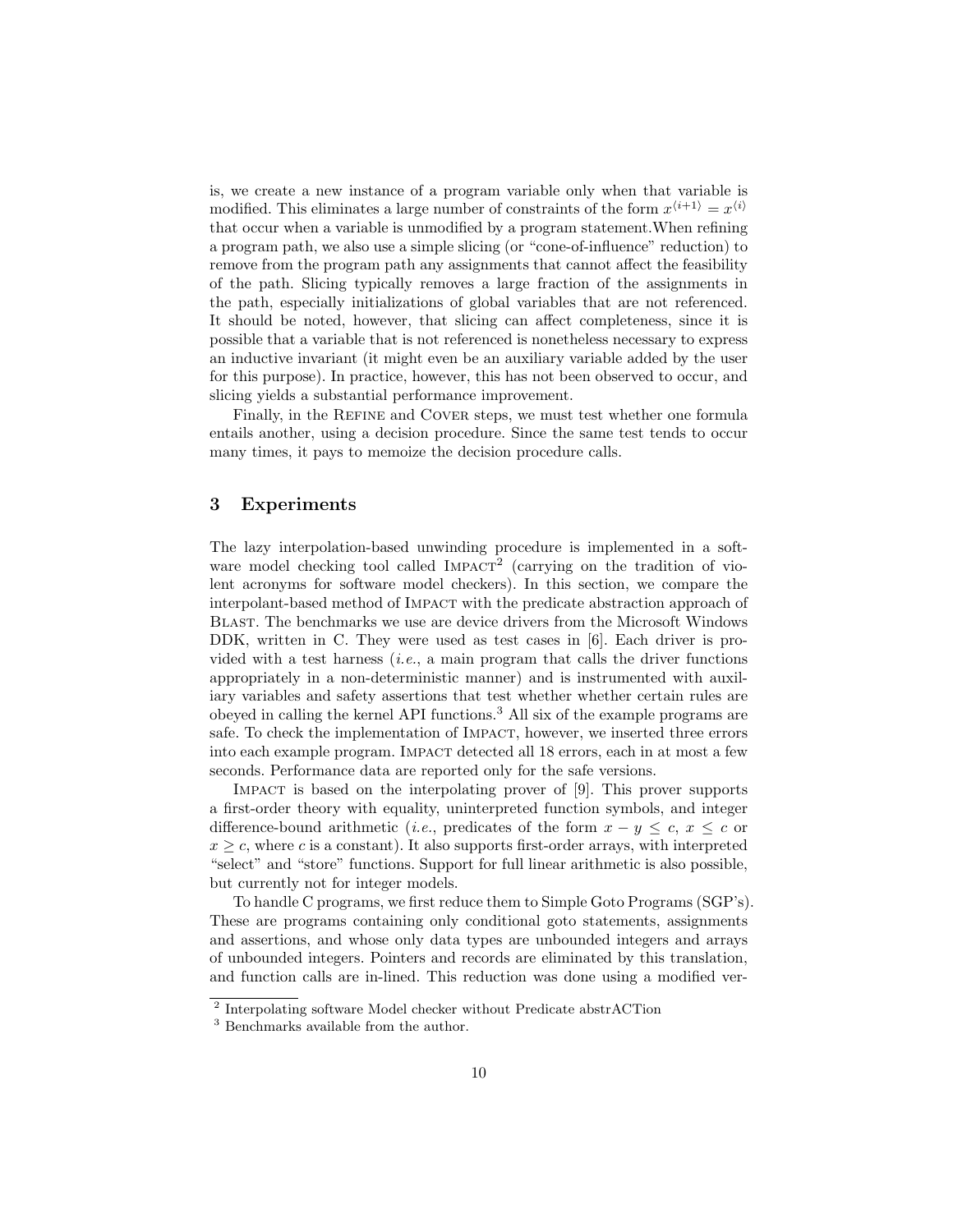sion of the SATABS infrastructure [4]. Unfortunately, space does not permit a description of the translation process here.

Once a C program has been translated to a simple goto program, we can model it formally in the logic of the prover. The logic contains operations on arrays, as well as limited arithmetic. We model the unsupported integer operations (such as the bit-wise operators) with uninterpreted functions (thus we may fail to prove safety if it depends on properties of these operators). An assertion in the program is modeled by a conditional branch to the error state  $l_f$ . Transitions in the model correspond to basic blocks in the goto program. Having modeled the program, we can then verify safety using procedure  $\text{UNWIND}(L)$ , where L is the restriction language for interpolation. We use the same sequence of restriction languages  $L_k$  as in [9]. This restricts the constants in arithmetic formulas to fall in a certain finite set that depends on  $k$ , and also restricts depth of function symbol nesting as a function of  $k$ . In fact, all of the example programs can be verified with restriction language  $L_0$ .

For comparison to predicate abstraction approach, we use the BLAST software model checker [7]. This tool is in some ways a good comparison, since it is also based on the "lazy abstraction" paradigm (using predicate abstraction instead of interpolation to refine paths). In addition, it uses the same interpolating prover to generate atomic predicates that Impact uses for path refinement. Thus in principle both tools should be able to construct the same class of safety invariants. On the other hand, the implementations are independent, so observed performance differences may be due in part to implementation efficiencies. In principle the closest comparison could be obtained by running both programs on the same SGP. However, as it turns out the performance of Blast was significantly better when run on the original C source code. This may be because the elimination of pointers prevented the use of some pointer-based optimizations in Blast. For this reason, we present performance numbers for Blast as run on the original source code. We use the standard Blast option that assigns to each new vertex all of the predicates that have been used for program locations in the same function scope. This tends to increase the number of predicates at each vertex, but reduces the number of refinements needed, thus yielding better performance.<sup>4</sup>

Table 1 compares the run time performance of BLAST and IMPACT on the six device driver examples. The first three columns show the name of the example, the number of textual lines in the source code, and the number of lines in the SGP. The last probably provides a better representation of the code size, since the source code contains much white space and many redundant declarations. The next two columns provide the run times for BLAST and IMPACT. Both are run on a 3GHz Intel Xeon processor. These times represent only the model checking process, and do not include time for parsing or translation to an SGP. The next column shows the speedup of IMPACT relative to BLAST. For the small

<sup>4</sup> The Blast options used were -msvc -nofp -dfs -tproj -cldepth 1 -predH 6 -scope -nolattice -clock.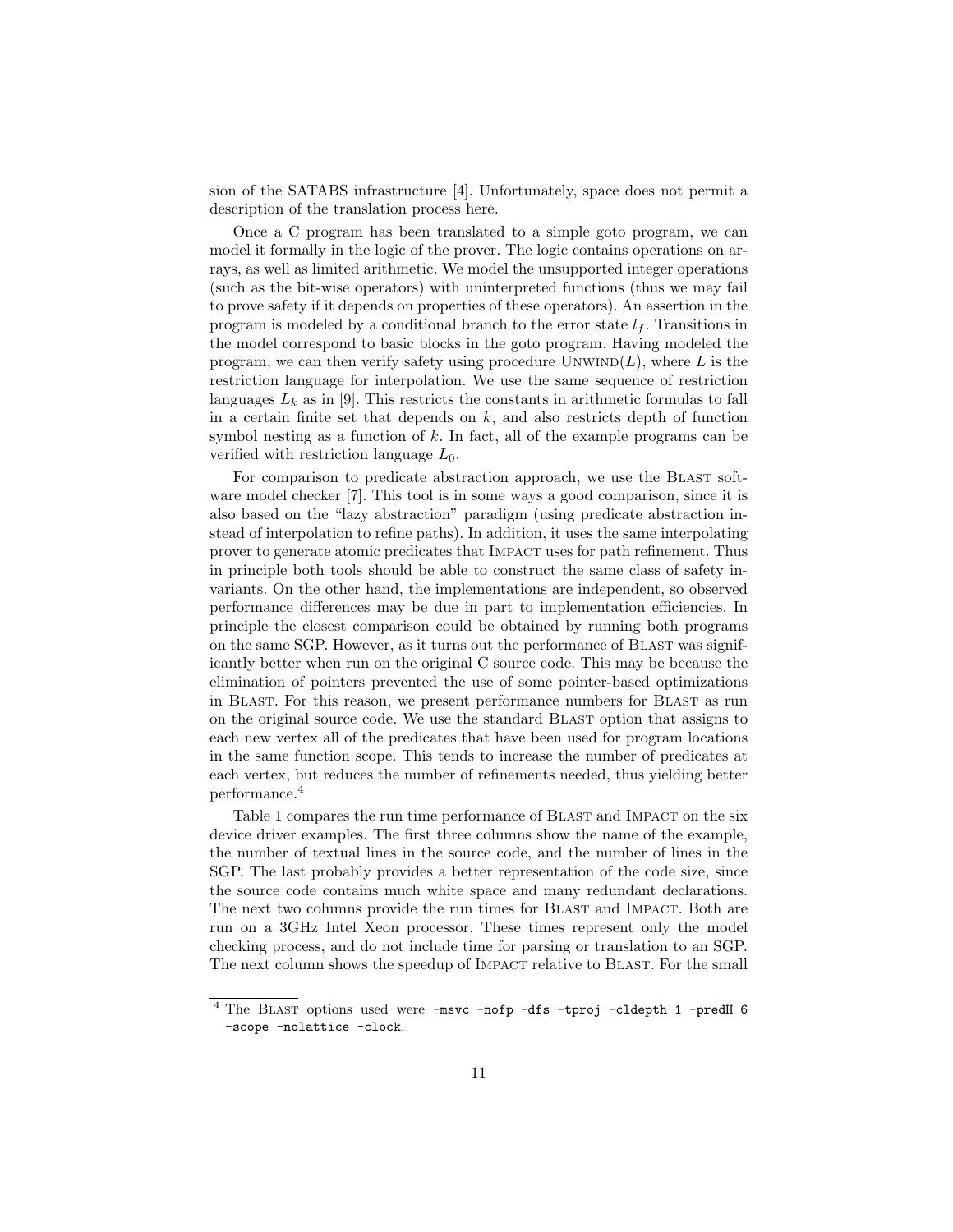|                                                         |              |           |            | Source SGP BLAST IMPACT |      |     |      | BLAST BLAST IMPACT BLAST IMPACT                                     |             |      |
|---------------------------------------------------------|--------------|-----------|------------|-------------------------|------|-----|------|---------------------------------------------------------------------|-------------|------|
| name                                                    | $_{\rm loc}$ | lloc-     |            |                         |      |     |      | $ \text{time}(s) $ time(s) speedup preds $ post(s) $ interp(s) vtcs |             | vtcs |
| kbfiltr                                                 | 12K          | 2.3K 26.3 |            | 3.15                    | 8.3  | 25  | 23.3 | 2.2                                                                 | 1651        | 744  |
| $\rm diskperf14K$                                       |              | 3.9K 102  |            | 20.0                    | 5.1  | 84  | 92.2 | 19.3                                                                | 3232        | 3885 |
| cdaudio 44k                                             |              | 6.3K 310  |            | 19.1                    | 16.2 | 108 | 265  | 11.9                                                                | 5253        | 3257 |
| floppy                                                  | 18K          | 8.7K 455  |            | 17.8                    | 25.6 | 105 | 404  | 16.9                                                                | 9573        | 2518 |
| $\vert$ parclass $\vert$ 138K $\vert$ 8.8K $\vert$ 5511 |              |           |            | $ 26.2\rangle$          | 210  | 162 | 5302 | 22.9                                                                | 8612        | 3720 |
| $\vert$ parport $\vert$ 61K                             |              |           | 13K   8084 | 37.1                    | 218  | 224 | 7965 | 31.0                                                                | 63.5K 12.7K |      |

Table 1. Performance statistics on device driver benchmarks

examples, Impact has about an order of magnitude advantage, which increases to two orders of magnitude for the large examples.

The explanation for the performance difference may lie in the fact that the abstract post computation becomes increasingly expensive as the programs get larger and the number of predicates increases. The table shows some run-time statistics that bear this out. Columns 7–9 show the number of atomic predicates used by BLAST, the amount of time spent by BLAST in the predicate image computation, and the amount of time spent by IMPACT in computing interpolants for path refinement. It is clear that avoiding the predicate image computation provides a significant advantage. The last two columns of the table show the number of vertices in the final unwinding for both BLAST and IMPACT. BLAST expands more vertices (though not enough to fully account for the performance difference). This may be because the predicate images computed by BLAST are stronger than necessary. Thus BLAST distinguishes states that need not be distinguished, resulting in a larger unwinding.

After this paper was originally submitted, Ranjit Jhala improved the performance of Blast by making it less "lazy". In this version, each new vertex in the unwinding is assigned all the predicates seen thus far for the same program location, or if there are none, then predicates of its parent. This slightly "eager" approach greatly reduces the number of refinement steps. The reduction in refienements makes it practical to use only the predicates from the same location, rather than the same function scope, which reduces the number of predicates per vertex and thus speeds the predicate image computation substantially. Table 2 shows comparison data for this new version.<sup>5</sup> The performance gap between Blast and Impact is now considerably smaller (only one order of magnitude). It could be that computing some state information in an eager manner would reduce the number of refinement steps of IMPACT as well. We leave this question for future research.

<sup>5</sup> Blast options for this experiment were -msvc -nofp -craig 2 -scope -cldepth 1 -bfs except for cdaudio, which also required -clock. No single set of options was able to verify all the examples.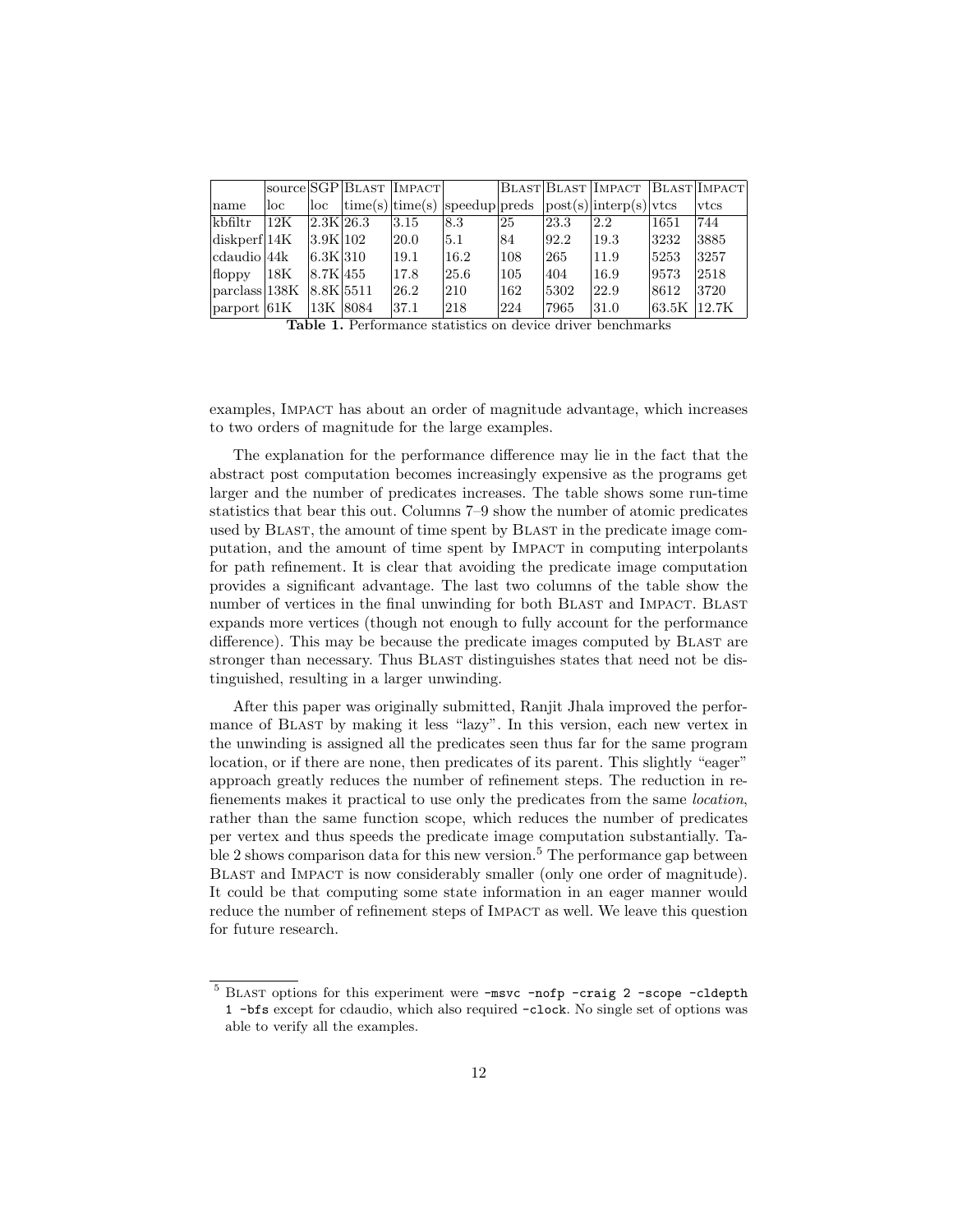|                                |       |           | Source SGP BLAST IMPACT |      |     |      | BLAST BLAST IMPACT BLAST IMPACT                                     |              |      |
|--------------------------------|-------|-----------|-------------------------|------|-----|------|---------------------------------------------------------------------|--------------|------|
| name                           | lloc- | 'loc      |                         |      |     |      | $ \text{time}(s) $ time(s) speedup preds $ post(s) $ interp(s) vtcs |              | vtcs |
| kbfiltr                        | 12K   | 2.3K 11.9 | 3.15                    | 3.8  | 38  | 6.6  | 2.2                                                                 | 1009         | 744  |
| $\rm diskperf14K$              |       | 3.9K 117  | 20.0                    | 5.9  | 119 | 49.8 | 19.3                                                                | 1855         | 3885 |
| cdaudio 44k                    |       | 6.3K 202  | 19.1                    | 10.6 | 180 | 114  | 11.9                                                                | 3400         | 3257 |
| <b>Hoppy</b>                   | 18K   | 8.7K 164  | 17.8                    | 9.2  | 154 | 77.9 | 16.9                                                                | 2856         | 2518 |
| $\vert$ parclass 138K 8.8K 463 |       |           | 26.2                    | 17.7 | 242 | 175  | 22.9                                                                | 5003         | 3720 |
| $\vert$ parport $\vert$ 61K    |       | 13K 324   | 37.1                    | 8.7  | 280 | 156  | 31.0                                                                | 10.4K  12.7K |      |

Table 2. Performance statistics for revised BLAST.

## 4 Conclusion

We have described a method that uses interpolation rather than predicate abstraction in the lazy abstraction paradigm. This avoids the most costly operation of predicate abstraction, the abstract image computation. In contrast to the interpolation-based model checking method of [10], it avoids constructing and refuting an unfolding of the entire program. Instead, the interpolating prover is applied only to individual program paths, greatly lessening the burden on the prover. This makes it possible to apply the interpolation-based approach to the verification of infinite-state sequential programs. For a small collection of device driver examples, a run-time improvement of one to two orders of magnitude was obtained, relative to the lazy predicate abstraction approach. Although a greater variety of examples is clearly needed to study the trade-offs between the two methods, the experiments show that the interpolation method has the potential to provide a substantial performance improvement.

There are several potentially interesting topics for future research. Consider, for example, the following simple C program fragment:

for(i = 0; i < n; i++)  $x[i] = 0$ ; for(i = 0; i < n; i++) assert(x[i] == 0);

A safety invariant of this program requires a universal quantifier over the index of the array. Thus, predicate abstraction methods that use atomic predicates cannot verify this program. However, in [11] it is shown that an interpolating prover can be used to generate interpolants with quantifiers. This opens the possibility of generating quantified inductive invariants with the present method. There are several challenges involved in this. First the decision procedure must handle quantified formulas. Since the validity of quantified formulas is undecidable, we must have heuristics to instantiate quantifiers. Second, we must somehow prevent the number of quantifiers in the interpolants from increasing without bound. Although these problems remain to be solved, using a naïve approach to quantifier instantiation it is possible to verify simple programs like the above. Thus, it may be possible to use the method to verify properties that depend, for example, on the contents of arrays.

It also seems possible that the interpolation approach can be made to scale better by using function summaries, in an approach that might be called "sum